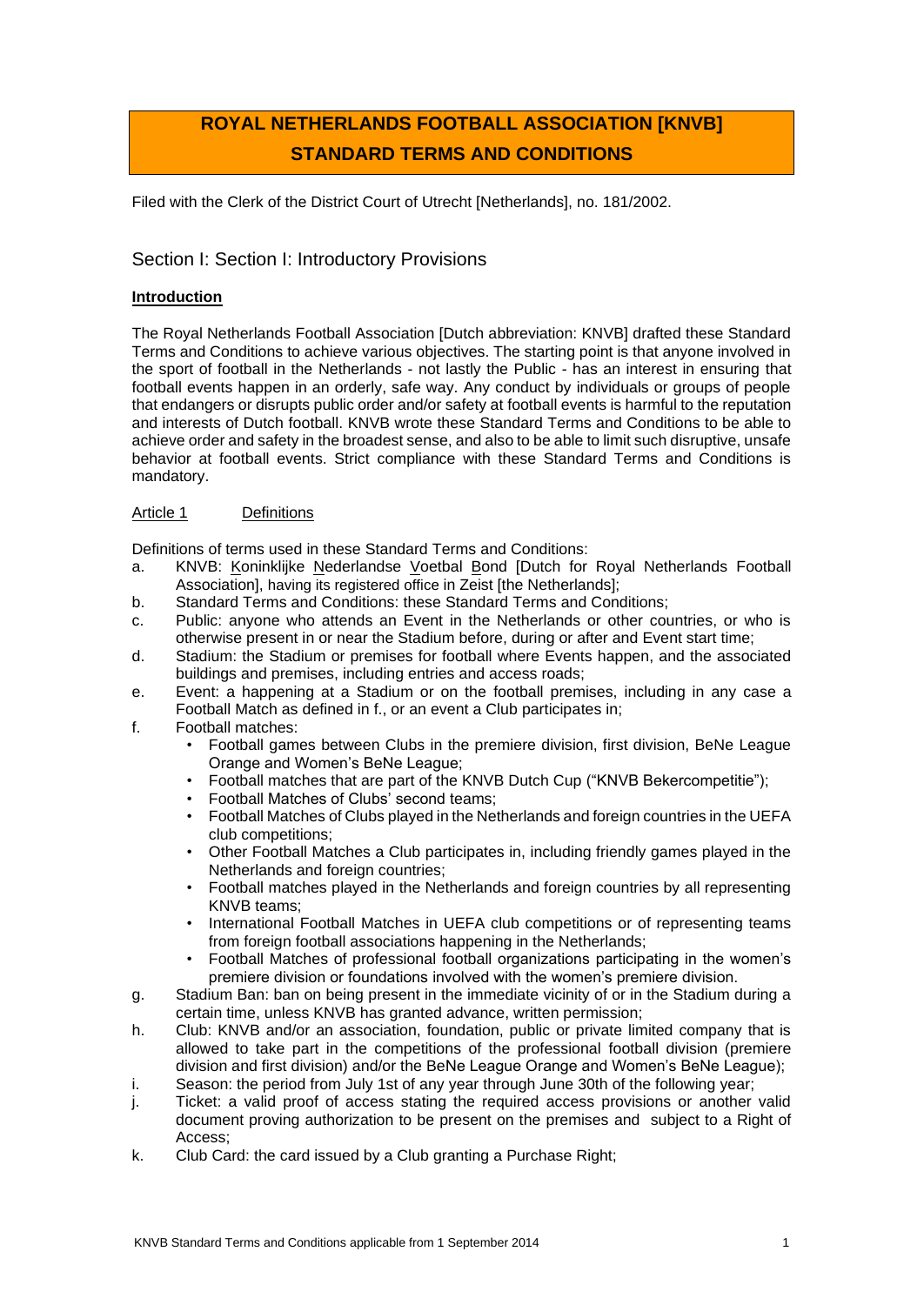- l. SCC: Season Club Card: the card issued by the Club granting both a Purchase Right and Right of Access;
- m. Right of Access: the authorization to access a Stadium with valid proof to attend an Event;
- n. Right to Away Game Tickets: the Purchase Right associated with a (S)CC for the purchase of Tickets for a Club's away games.
- o. (S)CC: (Season) Club Card: a general word used for all the cards listed under k.) and l.);
- p. (S)CC holder: (Season) Club Card holder: anyone who has applied for and received a (Season) Club Card (with or without a Right to Away Game Tickets) from the Club;
- q. Purchase Right: the authorization of an (S)CC holder to buy one or more Tickets;
- r. Identification: valid proof of identity as specified in Article 1 of the [Dutch] Compulsory Identification Act;
- s. Drugs: (prohibited) List-I and List-II substances as specified in the [Dutch] Opium Act as well as other substances that can adversely affect a person's awareness and behavior, and use of which can lead to health damage and pose a hazard to the public;
- t. Alcoholic Beverages: a drink that has an alcohol content exceeding one-half percent by volume at a temperature of 20 degrees Celsius (68 F), as specified in the [Dutch] Licensing and Catering Act;
- u. Fireworks: products with an inner or exterior lighting device intended to be ignited for entertainment purposes as specified in the [Dutch] Fireworks Decree, including torches;
- v. KNVB Code of Conduct: the regulations drafted by KNVB regarding the registration and use of personal data.

## Article 2 Applicability

The Public as well as anyone buying and/or receiving a Ticket or (S)CC are required to observe the Standard Terms and Conditions. The mode of purchase or receipt of a Ticket or (S)CC is irrelevant in respect of applicability.

# Section II: Rights and obligations of the Public and Clubs

# Article 3 Access to the Stadium

- 3.1 The Public must carry a valid Ticket and Identification upon Stadium entry and for the entire time they are present in the Stadium. Upon request by a steward, security personnel and/or police, the Public must immediately present a valid Ticket and Identification.
- 3.2 The Public is not permitted to remain and/or be in any part of the Stadium other than the location stated specifically on the Ticket to which the Ticket explicitly entitles the holder.
- 3.3 The Public is only permitted to sit in the place explicitly authorized on the Ticket.
- 3.4 Once the Ticket holder leaves the part of the Stadium specified on the Ticket, the Ticket becomes irrevocably void.
- 3.5 Entries, stairs and paths are also intended for use in emergencies to provide easy entry or exit. The Public is prohibited from lingering there longer than strictly necessary for Stadium entry and exit.
- 3.6 The Public must immediately comply with instructions given by the Stadium or Club management, stewards, Stadium speaker, security personnel and/or police.

## Article 4 Date and time of Football Matches

4.1 Every effort is made to hold Football Matches on the dates and times scheduled and/or stated on the Ticket. However, the organizers of Football Matches reserve the right to make changes at any time, if they deem necessary.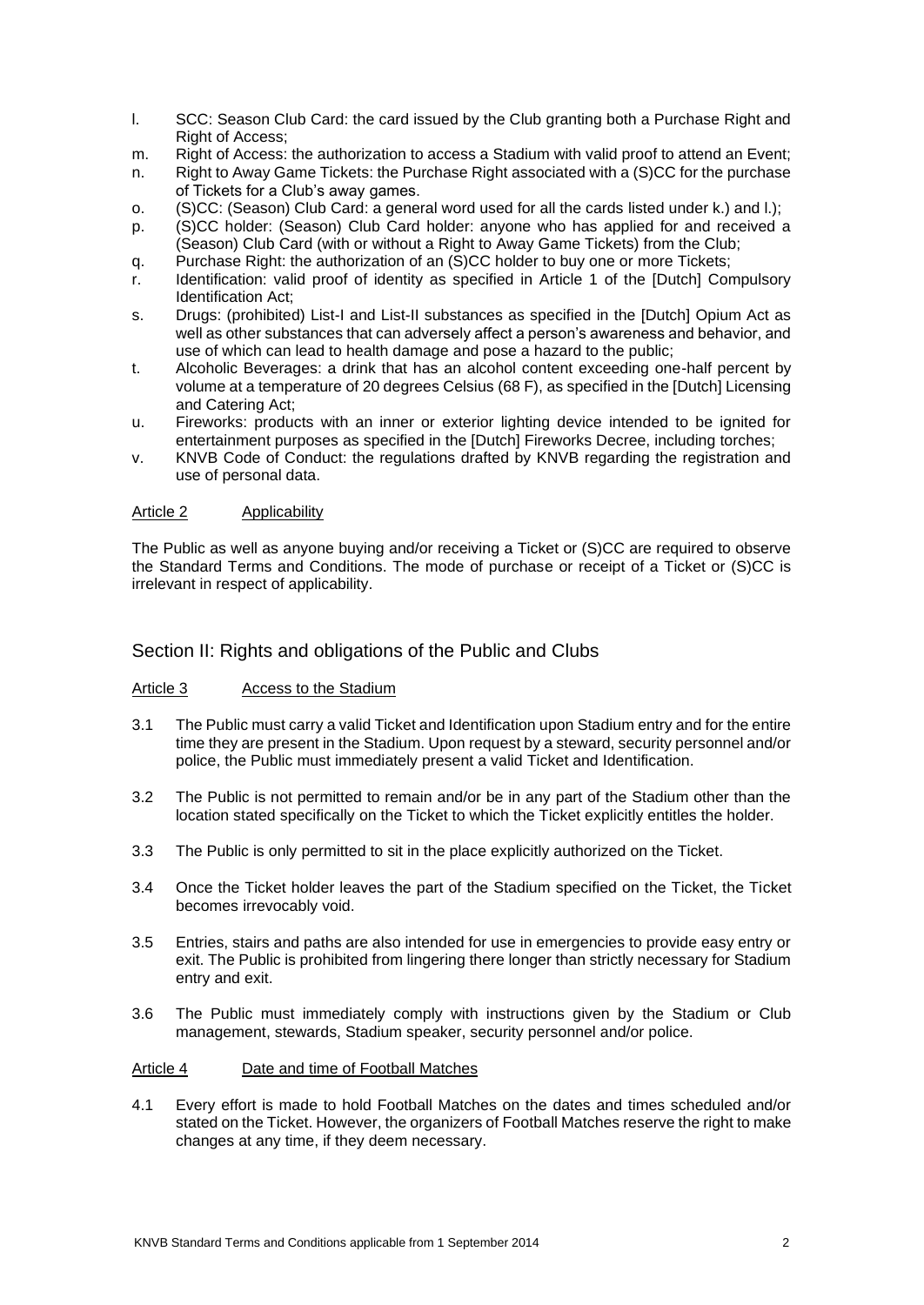4.2 The Public shall not be entitled to restitution of all or part of the price of a Ticket and/or any other compensation (financial or otherwise) due to the cancellation, discontinuation or noncompletion of play of a Football Match. Nor shall the Public be entitled to such if there is a decision by a disciplinary body, KNVB or public authorities for a Football Match previously played or discontinued to be played again or continued without the Public. This also applies if an Event's time and/or location is changed or if the referee decides that all or part of the Football Match cannot proceed.

## Article 5 Transferability and liability

- 5.1 Offer, (re)sale and/or issue of Tickets is prohibited, unless this takes place as part of an individual non-commercial transaction and this does not endanger safety.
- 5.2 Without the Club's advance written permission, use of direct and/or indirect Football Match Tickets as specified in Article 1 under f. and Event Tickets as specified in Article 1 under e. is prohibited for commercial purposes, including but not limited to promotions, advertising for items, prizes for competitions or as part of a package (including packages offered by bus companies, tour operators (bus or otherwise) or travel agencies).
- 5.3 Violation of these provisions shall cause the Ticket to be void, without right to repayment of the purchase price.
- 5.4 Those who have purchased and/or received a Ticket and sell and/or voluntarily give another person that Ticket are and remain severally liable for any damage that other person causes in or to the Stadium, notwithstanding that other person's own liability.

## Article 6 Regulations, bylaws and other applicable rules

When Football Matches are played, the KNVB bylaws, regulations and/or other applicable rules are observed, as are those of organizations who are at any time affiliated with KNVB or other rules with which KNVB has agreed to comply.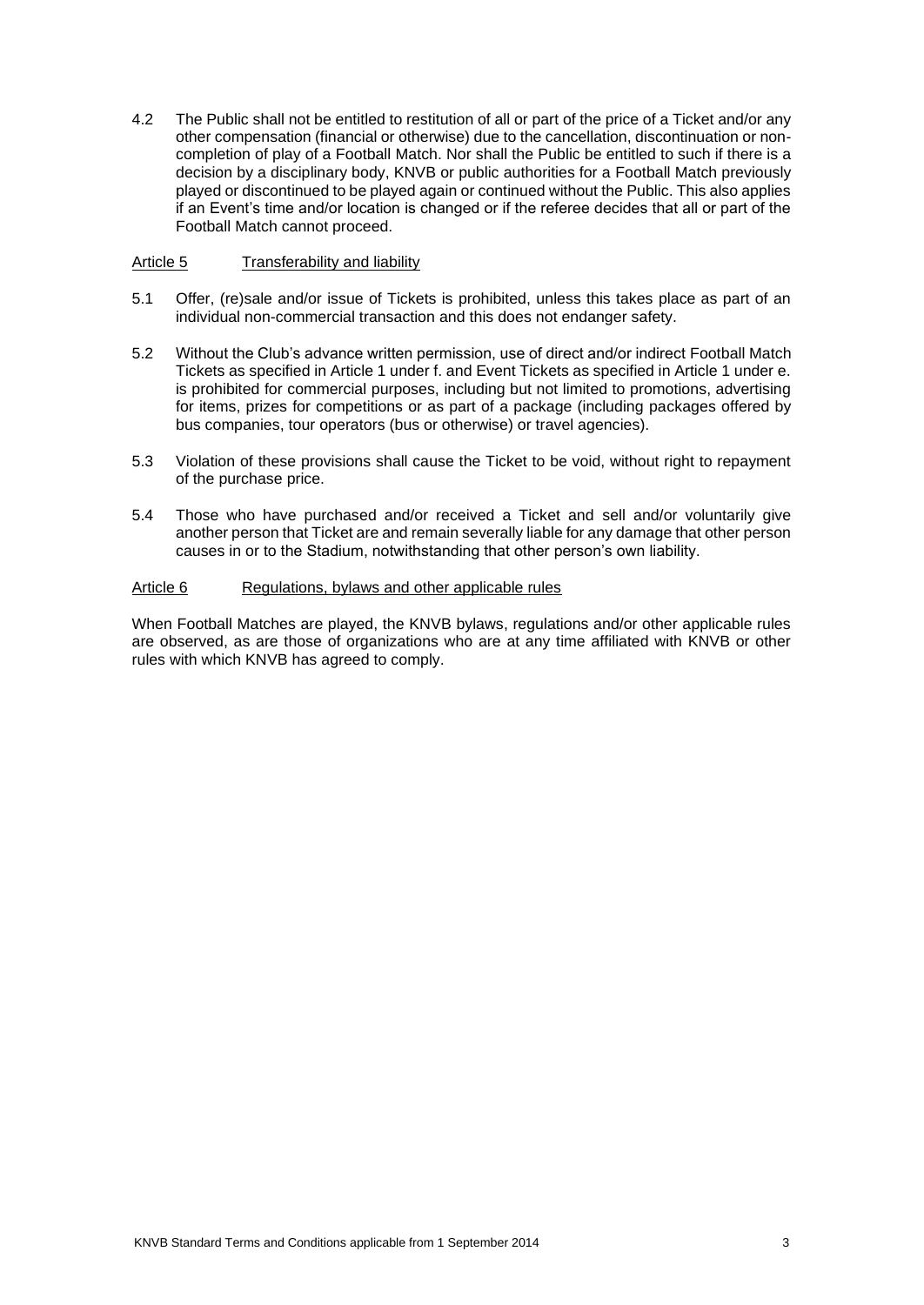## Article 7 Alcohol, Drugs and merchandise

- 7.1 It is prohibited for the Public to enter and/or be present in the Stadium when under the influence of drink and/or of Drugs.
- 7.2 Bringing Alcoholic Beverages and/or Drugs into the Stadium is prohibited at any time. Consumption of Alcoholic Beverages is permitted exclusively in the Stadium cafeteria(s), only if and to the extent that permission has been received to do so from the Stadium management and/or Club management of the hosting Club. This is subject to the requirement that government-issued permits are on hand for this.
- 7.3 Sale or offer of merchandise, including but not limited to beverages, food, souvenirs, Tshirts, scarves and small flags or having such items for intended sale or offer is only permitted if and to the extent permission has been received from the Stadium management and/or Club management of the hosting Club. This is subject to the requirement that government-issued permits are on hand for this.
- 7.4 KNVB reserves the right at any time to refuse advertising associated with and/or resulting from direct or indirect advertising campaigns/actions of sponsors not directly affiliated with KNVB in a Stadium where a Football Match is taking place of one or more representative KNVB teams or a Football Match that is part of a KNVB cup competition.
- 7.5 The Stadium management and/or Club management of the hosting Club reserve the right to entirely prohibit or restrict the sale of merchandise, including the sale of Alcoholic Beverages, or to do so at certain times and/or in certain parts of the Stadium.

## Article 8 Unauthorized objects and conduct

- 8.1 Bringing objects into the Stadium that can be hazardous to health, safety and/or public order is prohibited. These objects include but are not limited to:
	- bottles;
	- glass cups;
	- cans;
	- sticks/canes (exceeding 1 meter in length  $(=$  approx. 3.3 feet) and 2 cm in diameter  $(=$ approx. .79 inches));
	- banners and/or other objects depicting, in the judgment of stewards, security personnel and/or police, discriminatory and/or provocative words, images or shapes;
	- chains;
	- weapons intended for striking;
	- weapons intended for stabbing;
	- weapons intended for thrusting.
- 8.2 Bringing Fireworks into the Stadium is prohibited. Having, possessing or igniting Fireworks is also prohibited.
- 8.3 Throwing any object and/or any liquid in the Stadium is prohibited.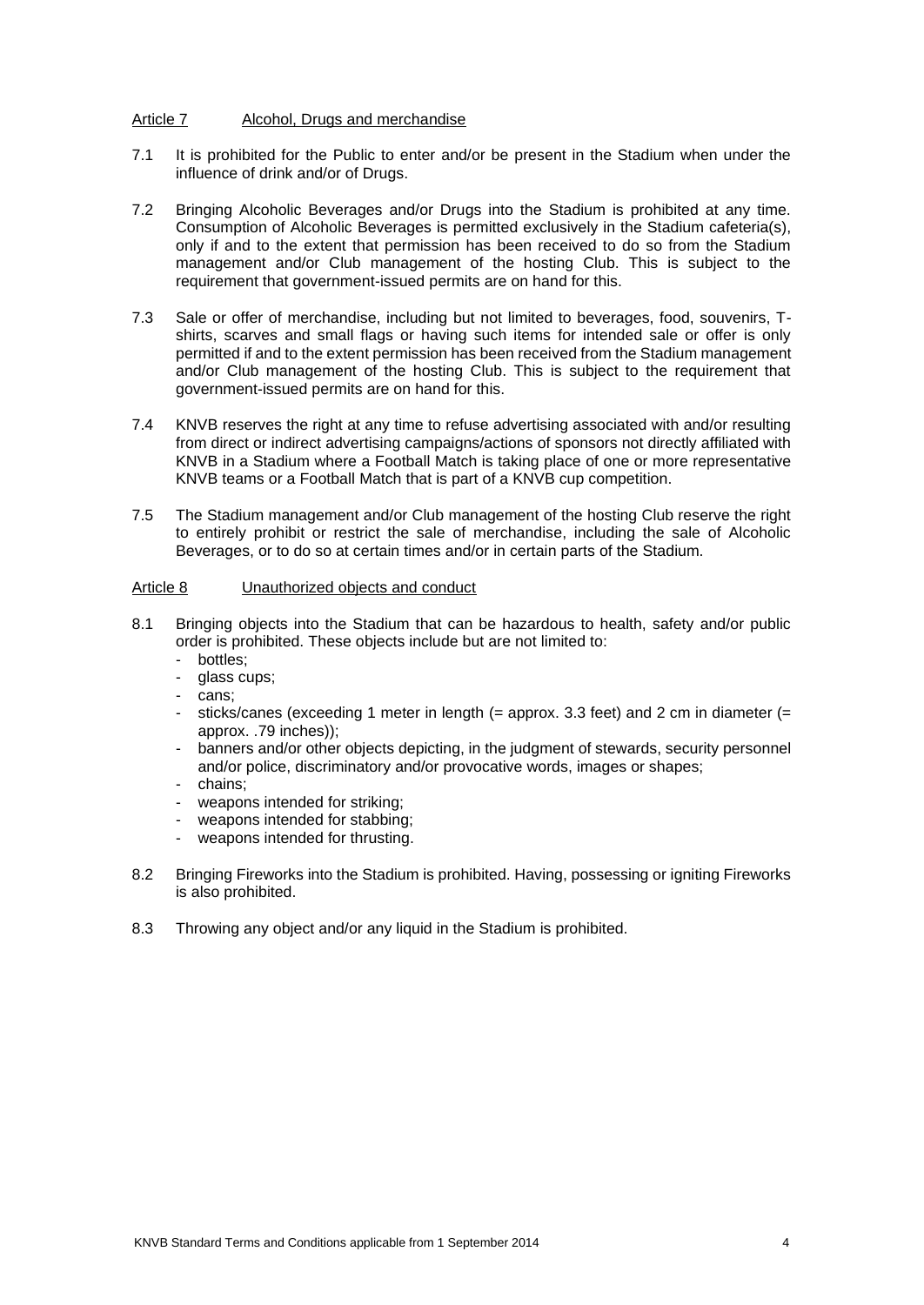- 8.4 Use, presence or possession in the Stadium of anything that, in the Stadium management's and/or Club management's, stewards', security personnel's and/or police's judgment, cause or might cause unnecessary annoyance and/or hindrance to other people or that could cause a hazard and/or damage to another person or property is prohibited. This includes anything that makes noise exceeding the level a fan would normally produce.
- 8.5 Conduct in the Stadium that can be perceived by others as provocative, threating or insulting is prohibited. Also prohibited is the creation of any hazard and/or damage to one's own or others' health or safety or to damage other people.
- 8.6 Climbing lighting poles, fences, roofs, dug-outs and other equipment and/or structures in the Stadium is prohibited. Entering the field of play, including entry of the area directly next to the field of play not freely accessible to the Public without the Club's explicit permission is also prohibited.
- 8.7 Bringing animals into the Stadium is prohibited. Stewards, security personnel and/or police are exempt from this restriction.
- 8.8 Stewards, security personnel and/or police are entitled to frisk the Public for possession of unauthorized objects and to confiscate these objects after permission has been granted or if a suspicion exists as specified in the [Dutch] Code of Criminal Procedure, Article 27. If requested permission is not granted, the stewards, security personnel and/or police have the right to refuse entry to the Stadium or to order that the person leave the Stadium or to remove the person from the Stadium.

Objects confiscated are returned to the owner after the game is over upon request, unless these objects are legally prohibited.

- 8.9 The Public must remain recognizable and identifiable while in the Stadium, on the understanding that it is prohibited to cover one's face in such a way with head coverings (e.g. hats, hoods), scarves, shawls and/or other materials which render recognition by stewards and/or security personnel and/or police and/or biometric applications partially or completely impossible.
- 8.10 A holder of an (S)CC for a Club playing away is not permitted to be in and/or around the Stadium where an Event is taking place without possessing a valid Ticket, if the local authorities have decided to organize mandatory transport to the Stadium from the hosting Club (known in Dutch as "combiregeling" (= "combination regulation")).

## Article 9 Audio and/or visual recordings

9.1 Audio and/or visual recordings of the Event and/or attending guests are prohibited, as is cooperating with any activity to this end for any purpose other than private use. Media photographers, videographers or journalists who in the Club's judgment are authorized are exempt from this restriction, provided they do not exceed the limits of their accreditation. The relevant Club's advance written permission is required before audio and/or visual recordings or photographs of any form can be made for radio, television, internet and/or mobile apps. The relevant Club has the authority to grant or deny such permission.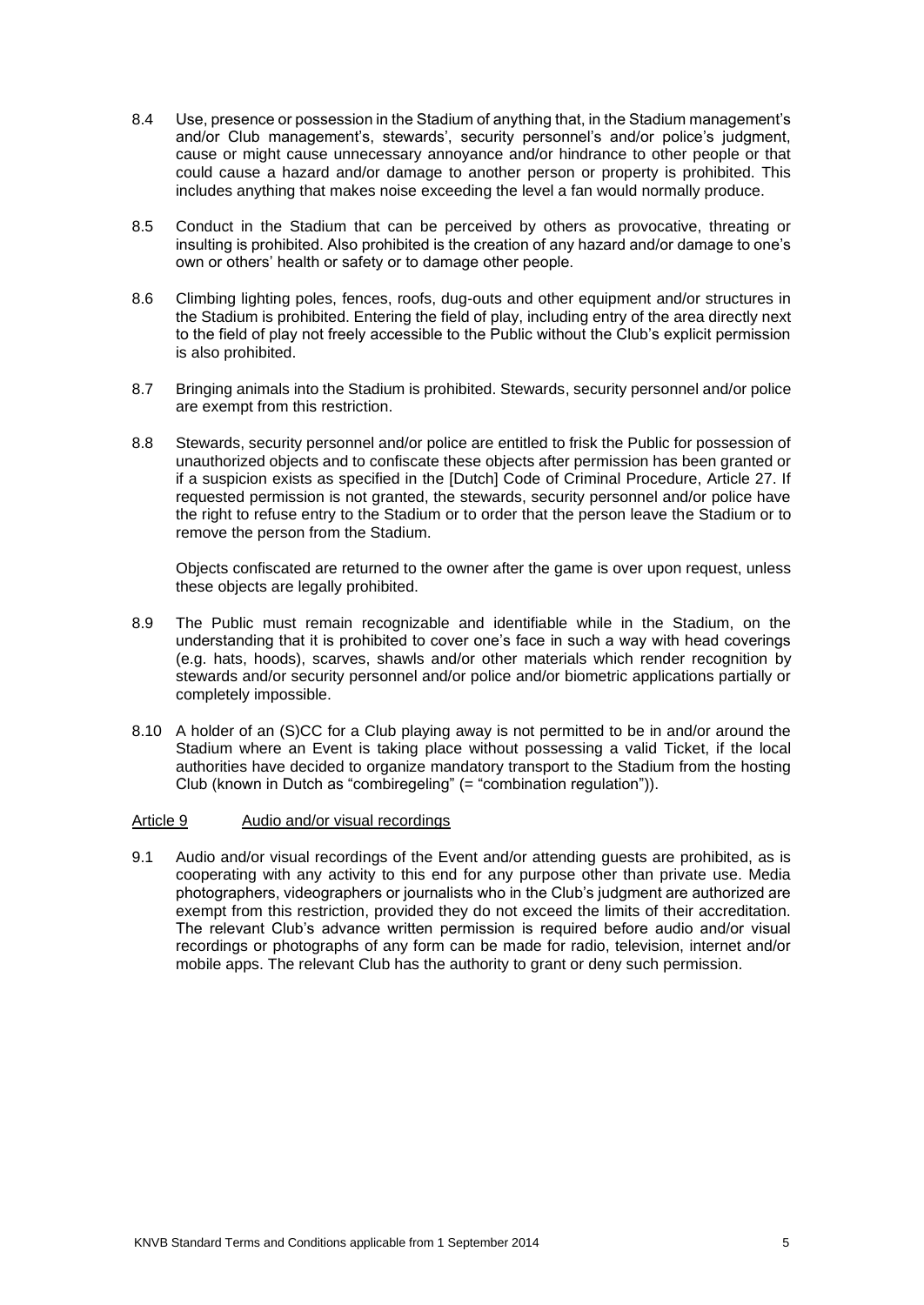- 9.2 Anyone in the Public at an Event:
	- a. acknowledges that the Event is a public, open and commercial Event;
	- b. agrees to the recording and/or use of their name, voice, portrait or image broadcast live or otherwise or recorded audio and video display, broadcast or other form of distribution, such as photos or other current or future media technologies;
	- c. gives unconditional permission for the use of recordings/images, as specified in b., for no compensation, for an indefinite time and worldwide;
	- d. shall not hold the Club liable nor parties using audio and/or visual material with the Club's permission liable for commercial or non-commercial purposes for such use;
	- e. waives their portrait rights in respect of images in or around the Stadium in which they are recognizably depicted.

## Article 10 Penalty

- 10.1 The stewards, security personnel and/or police can do the following regarding anyone violating these Standard Terms and Conditions or who is suspected of engaging in footballrelated misconduct or acting in a manner to damage the reputation and/or interests of football:
	- refuse them entry to the Stadium;
	- remove them from the Stadium; or
	- hand them over to the police.

The immediate consequence is that the person's or persons' Ticket becomes void and can be revoked, without creating any right to restitution.

- 10.2 KNVB is entitled to impose Stadium bans (nationally or otherwise), with due observance of the Stadium Ban Period Directive for the relevant season. This directive can be viewed and downloaded at [www.knvb.nl.](http://www.knvb.nl/) KNVB can impose Stadium bans on anyone who, according to a report by a Club or the Public Prosecutor, in and/or outside of the Stadium as part of an Event:
	- has acted in violation of these Standard Terms and Conditions; and/or
	- has committed a crime; and/or
	- who is suspected of football-related bad conduct; and/or
	- has behaved in such a manner as to damage the reputation and/or interests of football;

all without prejudice to any duty to pay damages by civil law. This does not detract from the Clubs' authority to impose Stadium bans (locally).

10.3 If KNVB has imposed a Stadium ban by virtue of Article 10.2, the person involved shall owe KNVB an immediately payable penalty a maximum of € 450 per violation of these Standard Terms and Conditions or per criminal act and/or act which damages the reputation and/or interests of football. No notice of default or judicial intervention is required for this. KNVB will allocate the penalty amount towards promoting the safety of professional football. This penalty does not detract from the authority of the Club and/or third parties to demand payment of damages under civil law.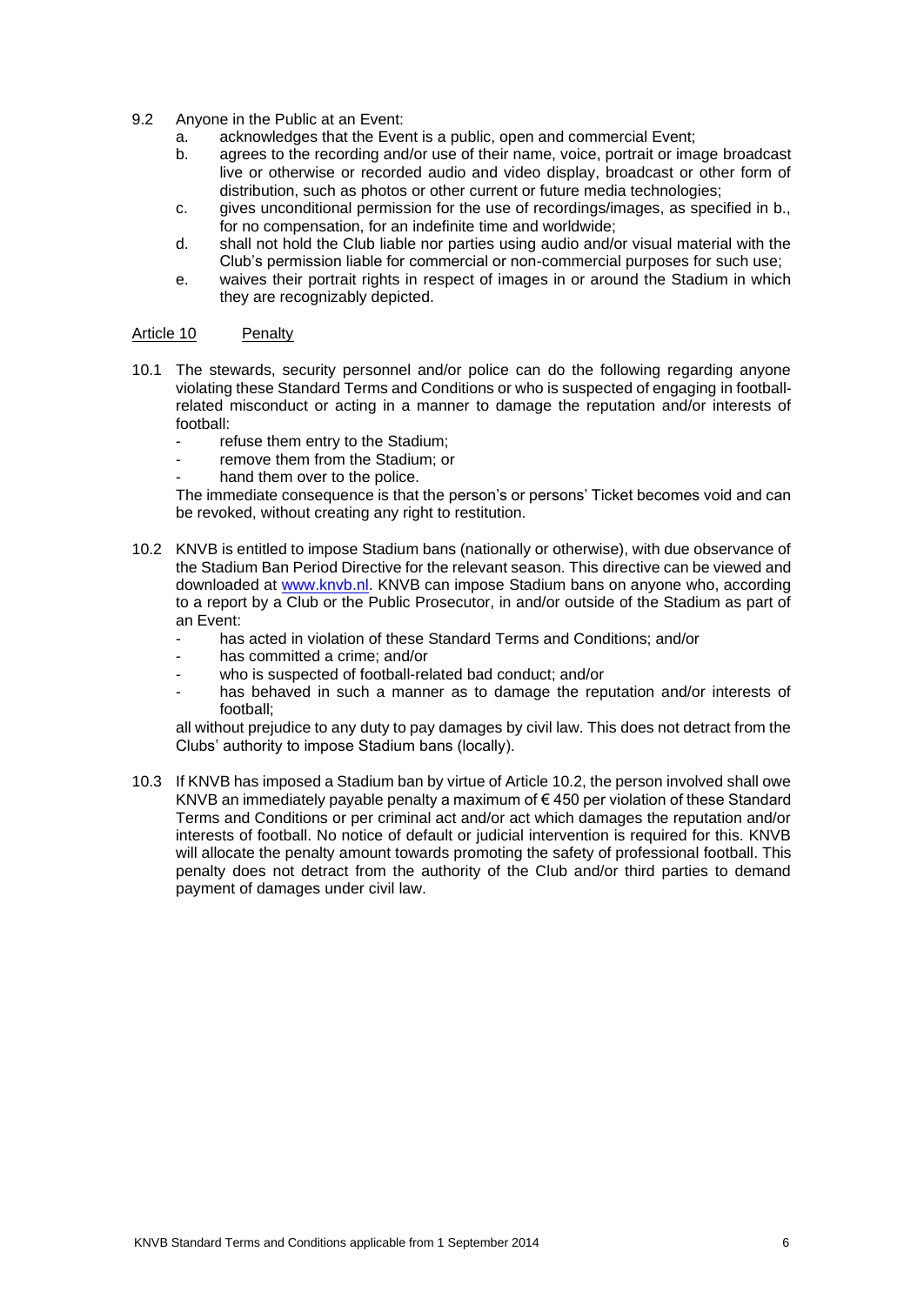- 10.4 If a person has been banned from the Stadium, they must provide KNVB with an official, recent color passport photograph bearing an accurate resemblance of themselves within six weeks of being banned. This enables enforcement of proper compliance with the Stadium ban. If the banned person does not comply or misses this deadline, the length of the Stadium ban is doubled in a manner to be indicated by KNVB. KNVB is entitled to provide the color photo to the Clubs for purposes of identifying those banned from a stadium.
- 10.5 KNVB also has the authority to impose a Stadium ban on the basis of a power of attorney granted to KNVB by a Club, without prejudice to the provisions of these Standard Terms and Conditions.
- 10.6 KNVB is entitled to lengthen the duration of a Stadium ban, if there is a violation of a Stadium ban imposed on the basis of Article 10.2 or Article 10.5.
- 10.7 If a Stadium ban imposed by KNVB is violated, regardless of whether it was imposed on the basis of Article 10.2 or 10.5 of these Standard Terms and Conditions, the person violating the ban shall owe KNVB an immediately payable penalty not to exceed € 900 for the first infraction,  $\epsilon$  1500 for the second infraction and  $\epsilon$  2000 for the third and every subsequent infraction. No notice of default or judicial intervention is required for this. KNVB will allocate the penalty amount towards promoting the safety of professional football. This penalty does not detract from the authority to demand payment of damages under civil law.
- 10.8 KNVB can take the measures it deems necessary for enforcement of a Stadium ban imposed by virtue of Articles 10.2, 10.5 and 10.6.
- 10.9 Papers are served by a process-server on the person involved for the measures as specified in Articles 10.2, 10.3, 10.4, 10.5, 10.6 and 10.7. The person involved must pay the expenses of this.
- 10.10 KNVB bears no liability for any damage arising from a wrongly imposed Stadium ban if this should appear to be the case after the fact - unless there is a case of gross negligence or willful act on the part of KNVB.

## Article 11 Appeal

- 11.1 In the event KNVB has imposed a Stadium ban on a person pursuant to Articles 10.2, 10.3, 10.4, 10.5, 10.6 and/or 10.7 and/or has imposed a penalty, that person can appeal to the KNVB Stadium Bans Commission. The appeal has no suspensive effect. Nor does it detract from possibilities to present the dispute to the civil court.
- 11.2 The notice of appeal must be sent registered to the KNVB Stadium Bans Commission. It must be received within 14 days of the postmark of the decision by the KNVB Stadium Bans Commission or else the appeal will be inadmissible. The KNVB Stadium Bans Commission will decide within 30 days after receipt of an admissible notice of appeal. The person involved will be sent the decision in writing. This period can be extended by 30 days by the KNVB Stadium Bans Commission. The Stadium Bans Commission notifies those involved in writing of this. The periods stated in this Article do not apply if the person involved requests a delay.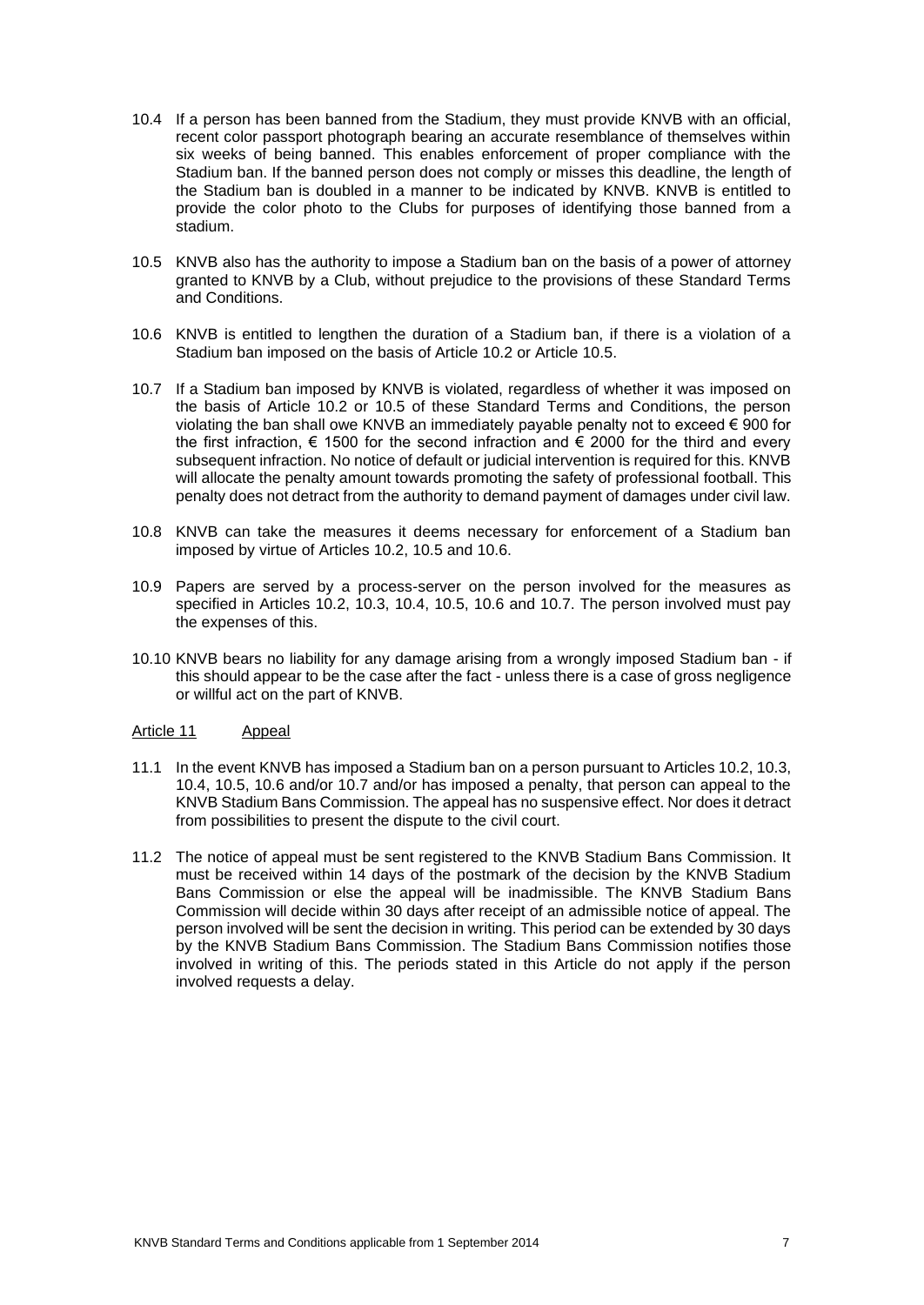11.3 The Stadium Bans Commission can uphold or change or overturn all or part of the decision by KNVB to impose a Stadium ban and/or a penalty.

Section III: Provisions for (S)CC holders

#### Article 12 Request, Ownership and use of the (S)CC

- 12.1 The Club reserves the right at all times to refuse an application to purchase or to not accept an (S)CC and/or a different Ticket.
- 12.2 The (S)CC remains the property of the Club at all times. The (S)CC holder must hand in their (S)CC to the Club upon first request/notice if one of the instances specified in Articles 10, 12, 14 and/or 17 of these Standard Terms and Conditions occur.
- 12.3 Having an SCC and a Club Card in the same name at one time is not permitted. Nor is it permitted to have more than one Club Card in the same name. Having multiple SCCs in the same name is permitted, provided Article 5 of these Standard Terms and Conditions is observed.
- 12.4 The use of the Club Card is strictly personal. The Club Card holder is not permitted to allow another person to use their Club Card.
- 12.5 The SCC holder is allowed to allow another person to use a SCC for Right of Access but not for Purchase Right.
- 12.6 The Right to Away Tickets is only granted to those who are registered as (S)CC holders in the Season for which the application for the Right to Away Tickets is filed. This Right to Away Tickets is strictly personal and non-transferable.

#### Article 13 Other rights and obligations of the (S)CC holder

- 13.1 The (S)CC grants a Purchase Right to buy Tickets for Club Events via the sales channels designated by the Club. This Purchase Right constitutes no guarantee of obtaining a Ticket to an Event. In addition, a Club can stipulate other benefits of a (S)CC.
- 13.2 The Club stipulates the number of Rights to Away Tickets, as well as the mode of issue.
- 13.3 At the first request of stewards, security personnel and/or police, (S)CC holders are required to show them their (S)CC.
- 13.4 The (S)CC holder is required to provide the Club with an official color passport photo with a clear likeness of the (S)CC holder at the Club's first request. The (S)CC holder is required to provide valid Identification at the time of providing the photo.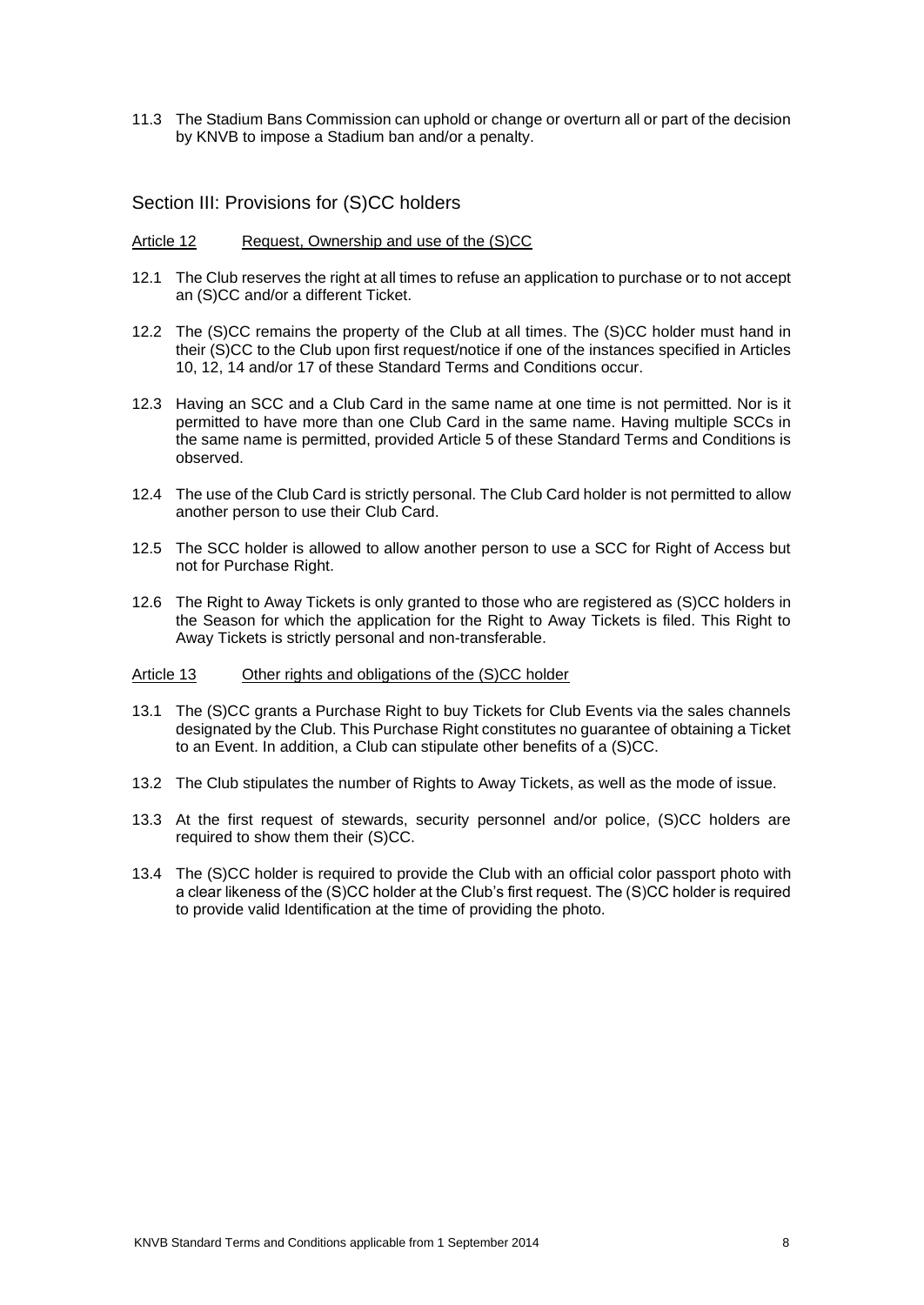## Article 14 Termination of validity of (S)CC

- 14.1 The Club has the authority to temporarily or permanently void the (S)CC in full or part if:
	- a. the (S)CC holder, or someone who has gained access to an Event or Stadium via the (S)CC holder or using the (S)CC, who is suspected of engaging in footballrelated misconduct or acting in a manner to damage the reputation and/or interests of football;
	- b. the (S)CC holder does not comply with the obligations set out in these Standard Terms and Conditions;
	- c. the (S)CC holder, or someone who has gained access to an Event or Stadium via the (S)CC holder or using the (S)CC, on whom any measure have been imposed following football-related or other misconduct at any Event or in any Stadium:
	- d. the (S)CC holder, or someone who has gained access to an Event or Stadium via the (S)CC holder or using the (S)CC holder, who in whatever way violates the terms and conditions or commits football-related misconduct;
	- e. the (S)CC holder provided false data with the application to the (S)CC;
	- f. the (S)CC holder otherwise provided false information or acts fraudulently during their registration as an (S)CC holder or as part of any activity that is connected with their capacity as (S)CC holder;
	- g. the (S)CC holder commits fraud when obtaining Tickets;
	- h. termination or suspension for other reasons as the Club deems necessary.
- 14.2 The validity of the (S)CC will end immediately in any case as soon as the (S)CC holder dies or if the (S)CC holder withdraws full or partial consent as stated in Article 15.1.
- 14.3 The (S)CC holder cannot use the rights associated with the (S)CC anymore if the (S)CC is terminated or voided.

#### Article 15 Registration

- 15.1 The (S)CC holder acknowledges and agrees to the registration by the Club of the following data: name, address, city, phone number, color passport photo, date of birth and type of proof of identity. This information will be registered in a Club database and/or by an organization who processes the information as ordered by and under the responsibility of the Club for the purposes of the (S)CC agreement.
- 15.2 All information regarding the (S)CC holder as stated in Article 15.1 of these Standard Terms and Conditions can be provided by the Club to KNVB and vice versa as stated in Article 15.3 of these Standard Terms and Conditions. The Clubs are also entitled to share this information with each other. If the Club or Clubs receive(s) additional information about the (S)CC holder, this will only be used for the purposes stated in Article 15.3 of these Standard Terms and Conditions.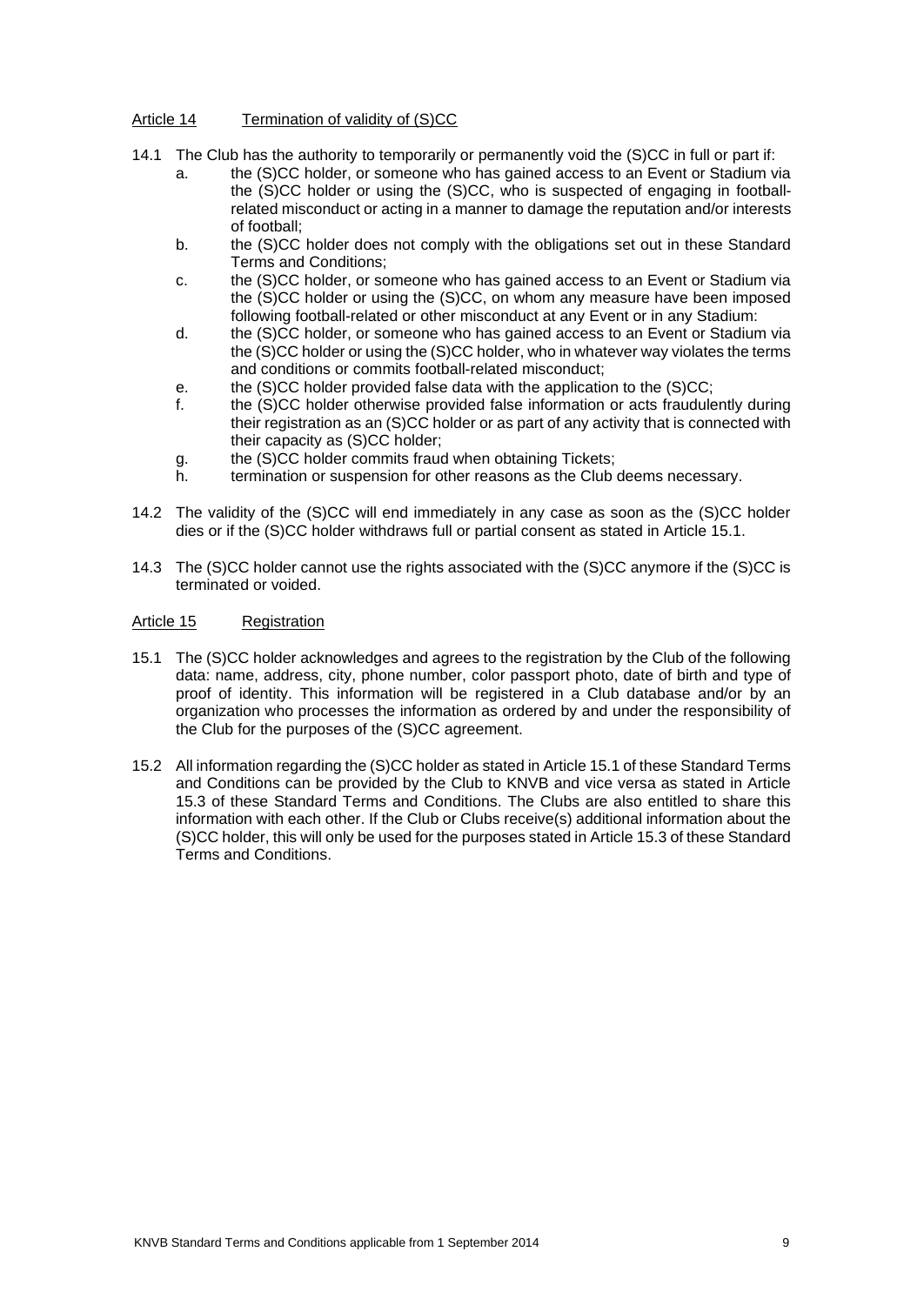- 15.3 The processing of the information referenced in this Article is intended for the identification of persons:
	- who are violating these Standard Terms and Conditions in or near the Stadium; and/or
	- who are suspected of (football-related) misconduct; and/or
	- who have behaved in such a manner as to damage the reputation and/or interests of football in or in the immediate vicinity of the Stadium; and/or
	- upon whom a Stadium ban has been imposed in order to be able to deny them access to the Stadium or to enforce the Stadium ban.
- 15.4 A Club and/or KNVB is also entitled to provide the color passport photo as referred to in Article 15.1 of the Standard Terms and Conditions to the police and/or Public Prosecutor. However, they shall do so exclusively for the benefit of one of the purposes set out in Article 15.3 of the Standard Terms and Conditions, particularly enforcement of a Stadium Ban.
- 15.5 If and as soon as the Club has terminated the validity of an (S)CC by virtue of Article 14.1 of the Standard Terms and Conditions temporarily or permanently, or KNVB has imposed a Stadium ban on the basis of Article 10.2 of the Standard Terms and Conditions, the number of the (S)CC is automatically registered in a KNVB database. This registration is equal in duration to the termination and/or Stadium ban.
- 15.6 KNVB is entitled to provide a Club with the number of all (S)CCs stated in Article 15.5 of the Standard Terms and Conditions for the purposes stated in Article 12.3 and Article 15.3 of the Standard Terms and Conditions.
- 15.7 The (S)CC holder is entitled to request an overview of the information regarding them registered by the Club. Correction, removal or screening can be requested if the information is incorrect, irrelevant to the purposes or otherwise processed in violation of the Personal Data Protection Act. The (S)CC holder can contact KNVB, legal affairs department, P.O. Box 515, 3700 AM Zeist.
- 15.8 The processing by KNVB of the information referred to in this Article has been reported to the Personal Data Protection Commission. The conditions subject to which this information is processed can be found on the KNVB website (www.knvb.nl) and in the KNVB Code of Conduct.
- 15.9 The processing by the Club of the information referred to in this Article has been reported to the Personal Data Protection Commission. The conditions subject to which this information is processed can be found on the website of the relevant Club and/or can be requested from the relevant Club.

## Article 16 Loss or theft of the (S)CC

- 16.1 The (S)CC holder is required to immediately report loss or theft of the (S)CC to the Club and to file a report with the police.
- 16.2 The Club will provide the (S)CC holder with a replacement (S)CC as quickly as possible for actual expenses, upon provision of a copy of the police report.

#### Article 17 Period of validity of an (S)CC and cancellation

17.1 Unless an indefinite period has been agreed, an SCC is valid for the duration of one Season.